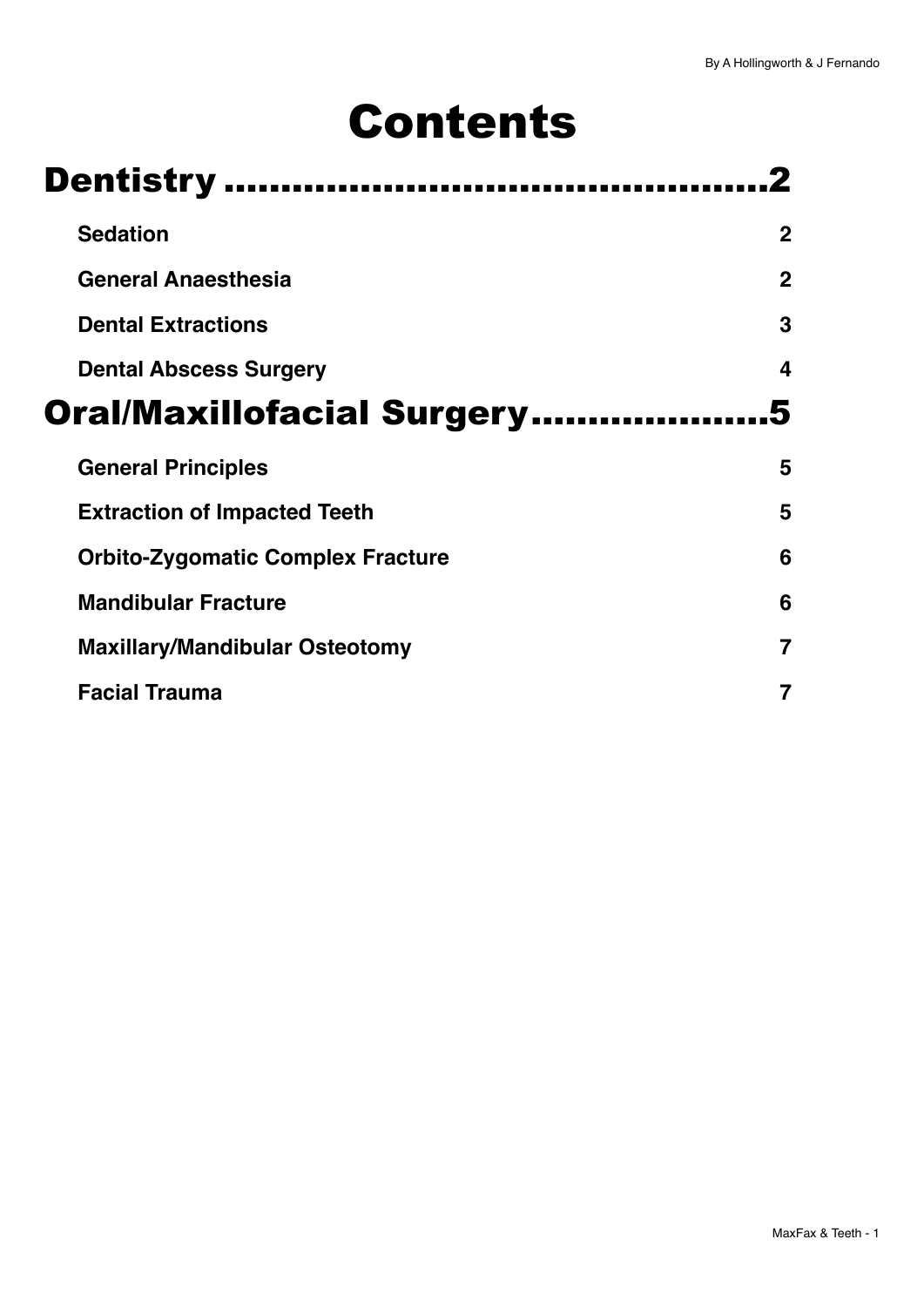## <span id="page-1-0"></span>**Dentistry**

Full set of adult teeth:

Full set of deciduous teeth:

Ouadrant labelling:

| 87654321 | 12345678 |
|----------|----------|
| 87654321 | 12345678 |

| <b>EDCBA</b> | ABCDE        |
|--------------|--------------|
| <b>EDCBA</b> | <b>ABCDE</b> |

| Upper right | Upper left |
|-------------|------------|
| Lower right | Lower left |

## <span id="page-1-1"></span>Sedation

#### - conscious sedation =

- ‣ drugs to produce depression of CNS during which verbal contact with pt is maintained
- ‣ must retain airway reflexes
- ‣ understand verbal instructions
- for patients who wont tolerate LA only:
	- ‣ PO or IV sedation
	- $\rightarrow$  inhalational N2O nasal mask = relative analgesia
- pt must be monitored by trained staff other than dentist
- procedure:
	- ‣ ASA 1 & 2
	- ‣ pt escort for and after procedure
	- ‣ written instructions on driving & machinery post procedure
	- ‣ standard starvation guidelines
	- ‣ pt must be able to communicate during procedure
	- $\rightarrow$  resus equip must be available
	- ‣ flumazenil available
	- ‣ 1hr for recovery

#### - regimes:

- ‣ IV midaz
	- give 2mg wait 90secs
	- give 1mg every 30sec until sedated
	- (expect 6-10mg midaz
- ‣ low dose propofol only if suitable trained
- ‣ N2O:
	- add 10% to O2 for 1min
	- 20% for 1 min
	- then ↑in 5% increments to max 50% until sedated
	- 100% O2 at end of procedure
- ‣ d/c when able to walk

## <span id="page-1-2"></span>General Anaesthesia

- indication for GA:
	- ‣ impossible to achieve LA cover ∴ risk of intra-procedure pain:
		- day case extraction of permanent molars
		- in pt extensive work
	- ‣ patients who unlikely able to allow safe completement of procedure ie young/ID
	- ‣ long term dental phobia will be induced or prolonged

- premeds useful

- complex medical problems eg Downs  $\Rightarrow$  need full preAx & exclusion of co-morbidities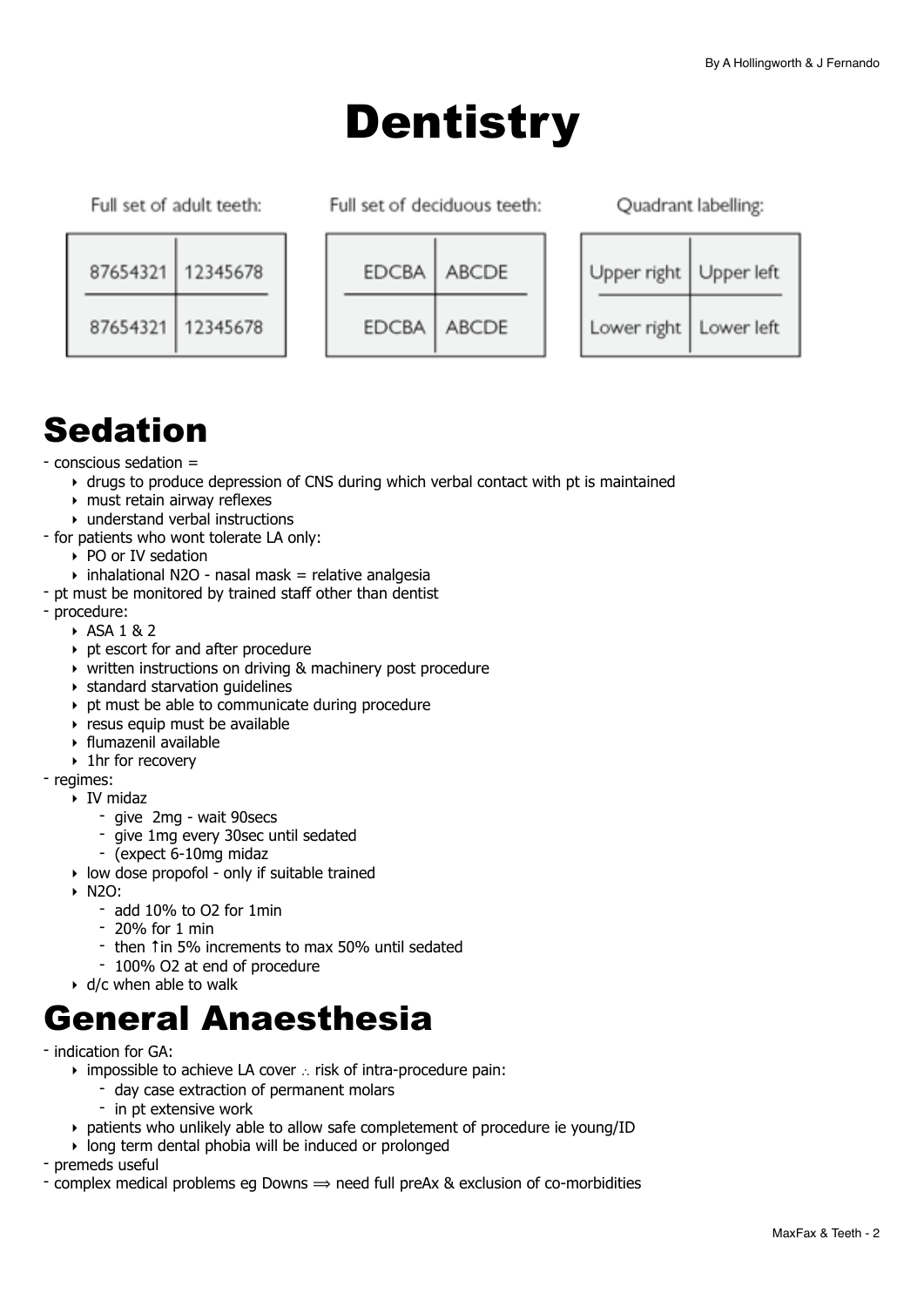- routine Abx for endocarditis prophylaxis is no longer done
- surgery not performed in a chair supine
- ↑risk of arrhythmias intraop due to stimulation of trigeminal nerve
- use LA where possible:
	- $\rightarrow$  lignocaine 2% with adrenaline 1:80,000 = 90min duration & 7mg/kg max dose  $\sim$ 10x2.2ml cartridges
	- ‣ bupivacaine 0.25-0.5% plain up to 8hr anaesthesia

## <span id="page-2-0"></span>Dental Extractions

Common post operative problems:

- (1) PONV
- (2) pain
- (3) bleeding
- (4) eye trauma
- (5) sedation

#### **Preoperative**

- focused medical history and examination
- PONV:
	- ‣ risk assessment:
		- female,
		- non-smoker,
		- previous motion sickness,
		- previous PONV
	- $\triangleright$  if high risk:
		- assessment and treatment of hydration status,
		- premedication (anxiolysis; midazolam 0,5mg/kg PO 30min before operation
		- ↳ this will ↓intraoperative anaesthetic requirement but may ↑post operative sedation
- can procedure be done under sedation or GA :
	- $\rightarrow$  decreased risk of PONV with sedation
- discuss with surgeon: oral or nasal ETT or LMA required for surgical access
	- $\triangleright$  if nasal ETT required provide adequate topical anaesthesia and vasoconstriction to nasal passages prior to OT cophenylcaine spray to nasopharynx)
- preoperative paracetamol 1g PO and etoricoxib 120mg

#### Intraoperative

- propofol induction (anti-emetic properties and clear headed emergence)
- if GA required minimise opioid use
- short acting NMB
- can SV if ventilation adequate (may avoid use of neostigmine and thus decreased PONV rate)
- throat pack will ↓amount of blood entering stomach -> ↓PONV as blood in stomach can be highly emetogenic
- intubate with a warmed, lubricated nasal ETT (decreased risk of epistaxis)
- protect eyes with tapes, pads and lubrication
- minimise volatile (if @ serious risk of PONV use propofol TIVA)
- prophylactic anti-emetics if indicated (dexamethasone 0.1mg/kg)
- IVF to ensure hydration
- may or not require Abx
- avoid N2O use
- use of tramadol under GA (less risk of PONV as compared to being administered awake)
- administration of local anaesthesia (inferior alveolar block) by surgeon +/- local infiltration use long acting LA (0.5% bupivacaine)
- ensure removal of throat pack

#### Post operative

- extubate in left lateral position with head down
- good analgesia (tramadol, NSAIDS, paracetamol, morphine)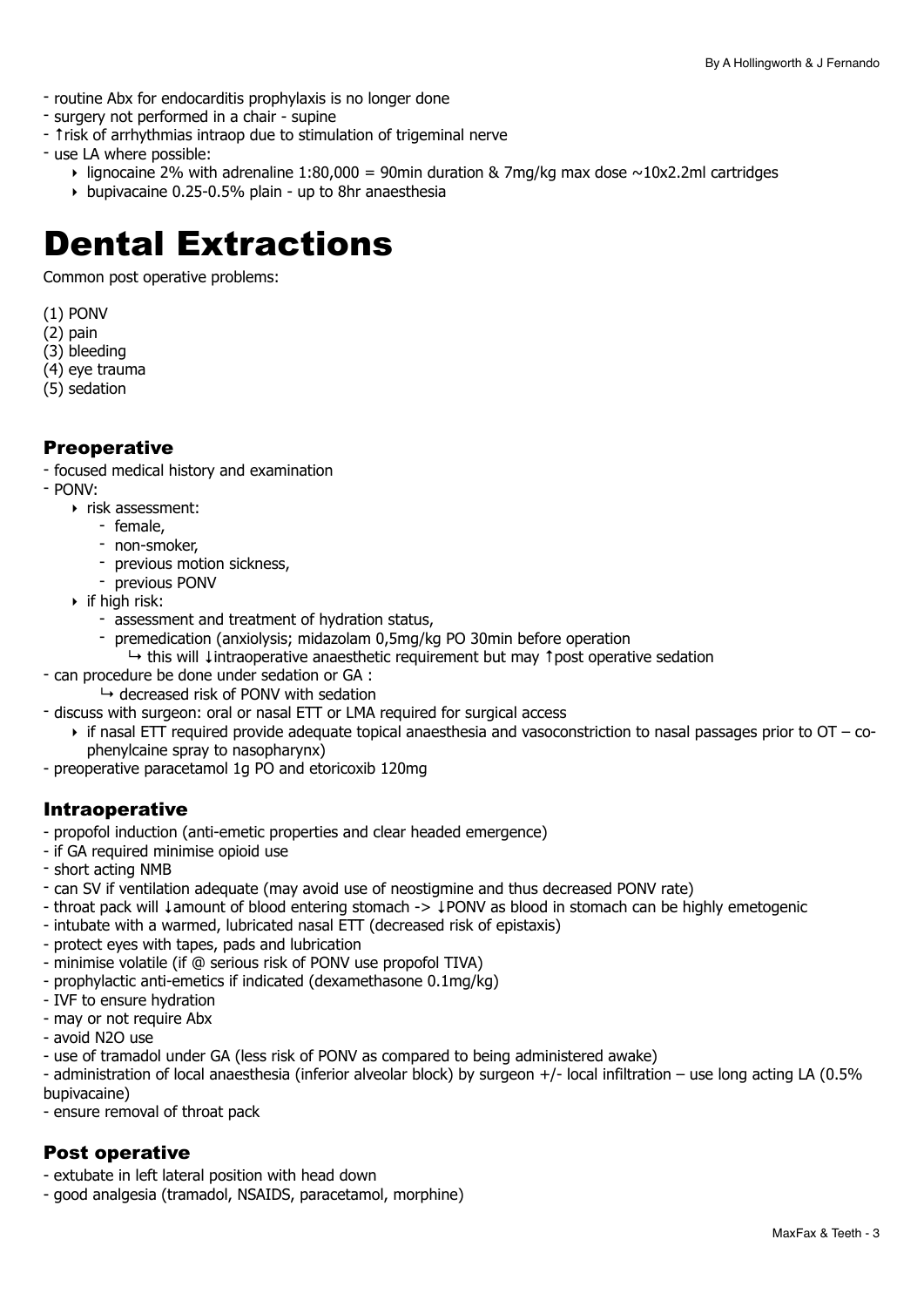- access to multiple anti-emetics
- pressure dressings applied to sockets
- discharge criteria must be met;
	- ‣ pain controlled,
	- ‣ ambulatory,
	- $\rightarrow$  able to tolerate fluids,
	- ‣ person available to drive patient home and also monitor over next 24 hours, f
	- $\cdot$  ully awake and orientated,
	- $\rightarrow$  stable vital signs,
	- $\rightarrow$  discharge drugs prescribed + discharge summary.
	- ‣ plan in place if patient develops troublesome symptoms (pain, bleeding, PONV)

## <span id="page-3-0"></span>Dental Abscess Surgery

#### **Preoperative**

- indicators of potential airway compromise:

- ‣ altered speech
- ‣ odynophagia
- $\rightarrow$  rapid worsening swelling
- ‣ severe **trismus**
- $\rightarrow$  **change in voice with poor cough**  $\Rightarrow$  tracheal intubation recommended
- ‣ **late signs (AFOI)**:
	- stridor (may be absent at rest)
	- dysphagia
	- orthopnoea
- careful airway exam:
	- ‣ check tongue protrusion sensitive indicator of sublingual involvement
	- ‣ mouth opening
- Investigations:
	- $\triangleright$  CT
	- ‣ flexible nasendoscopy

#### **Perioperative**

#### **Induction**

- all types of anaesthetic technique are ok with justification

- trismus:

- ‣ Mouth opening likely will not improve markedly with NMBs
	- **‣ low threshold for AFOI**
- any concern than all cases should be done in main theatre will all equipment ready

#### **Maintenance**

- use throat packs to soak up pus
- steroids & antibiotics
- standard

#### **Extubation**

- extubation based on case by case basis
	- $\rightarrow$  any of concerning signs above then keep extubated  $\rightarrow$  ICU
- NSAIDs
- some pts likely to develop further post op swelling esp Ludwigs angina or parapharyngeal involvement

#### Special Points

- Ludwig's Angina:
	- $\epsilon$  = life threatening cellulitis of floor of mouth involving submandibular & sublingual spaces bilaterally
	- ‣ predictor of sublingual involvement is inability to protrude tongue:
		- genioglossus is C shaped concave muscle
		- when concave is filled with pus  $\Rightarrow$  unable to ofld over self
	- ‣ surg trachy:
		- difficult due to involvement of neck & pre-tracheal tissues
		- risk of seeding infection into mediastinum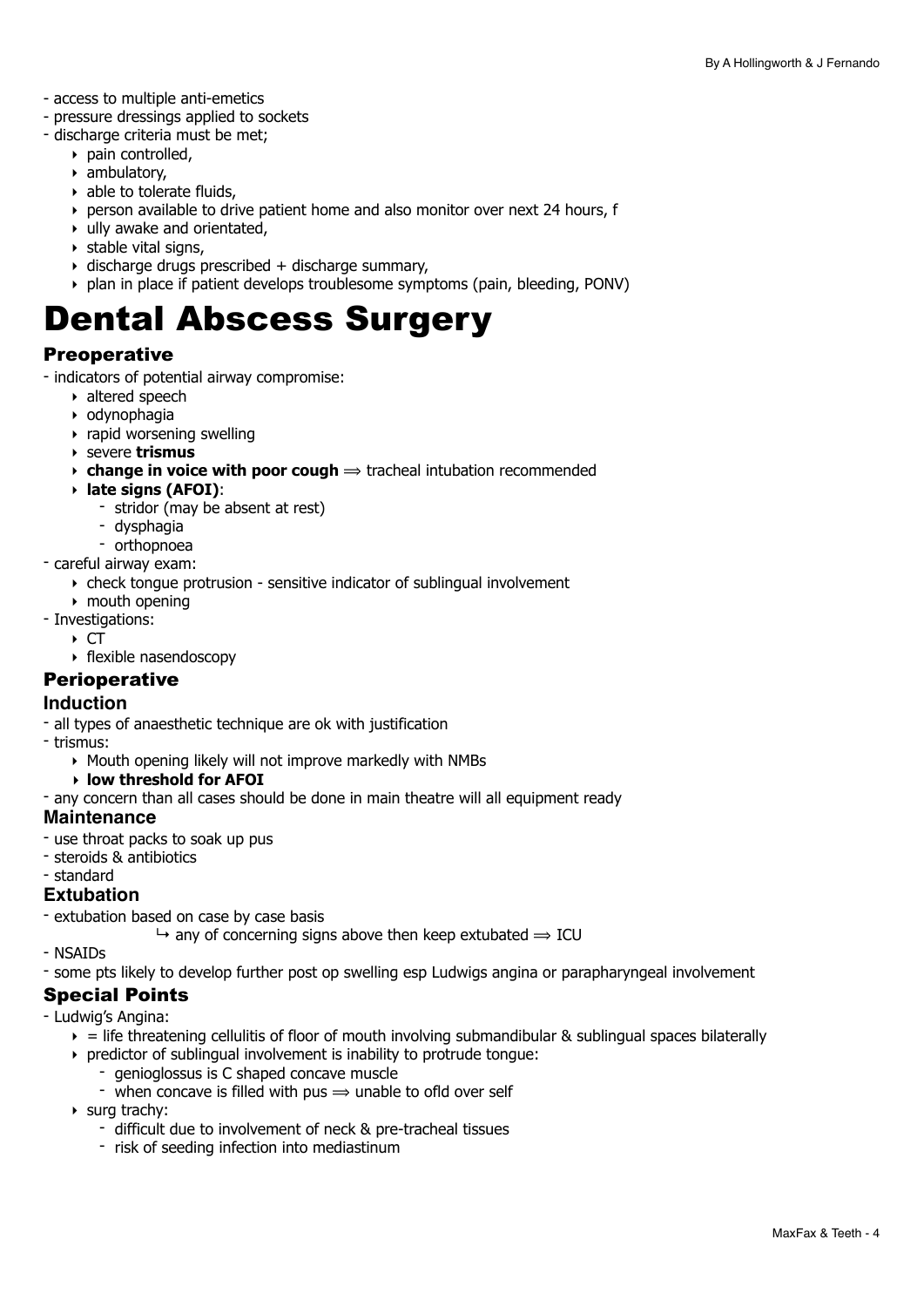# <span id="page-4-0"></span>Oral/Maxillofacial Surgery

## <span id="page-4-1"></span>General Principles

#### Issues:

- 1. shared airway (nasal intubation)
- 2. eye protection
- 3. throat pack
- 4. bleeding airway
- 5. cardiac arrhythmias
- 6. free-flap surgery
- 7. infections airway obstruction, mediastinal spread, cavernous sinus thrombosis

#### Intubation

- nasal often required (nostril patency, epistaxis, anticoagulation, co-phenylcaine)
- use north facing nasal tubes prewarmed
- avoid pressure on ant nares  $\Rightarrow$  necrosis
- can use reinforced LMA for short procedures
- previous surgery may ⟹ poorly compliant soft tissue & ↓neck mobility
	- ↳ ∴ prepare for DI

#### Extubation

- examine airway under direct vision
- head down, lateral position or in 30-45deg upright (↓s venous pressure)
- deep, awake extubation, or deep switch to LMA
- can pull NETT and then cut @15cm mark and put safety pin in it -> create a nasopharyngeal airway

#### Cardiac Arrhythmias

- common c/o stimulation
- worsened by; halothane, hypercarbia, hypoxia, light anaesthesia
- LA prevents

## <span id="page-4-2"></span>Extraction of Impacted Teeth

#### **Preoperative**

- careful assessment of airway (may have severe trismus or facial swelling)
- nostril patency
- discuss with surgeon length of OT (sometimes can be very short)

#### Intraoperative

- supine, head ring, shoulder bolster
- nasal ETT or LMA
- may need AFOI
- eye protection
- LA blocks to trigeminal nerve by surgeon:
	- ‣ maxillary division: infraorbital, greater palatine, nasopalatine
	- ‣ mandibular division: inf alveolar, lingual, buccal, mental
- antibiotics prophylaxis often augmentin for gram -ve coverage
- dexamethasone
- extubate light or deep (left lateral position with head down)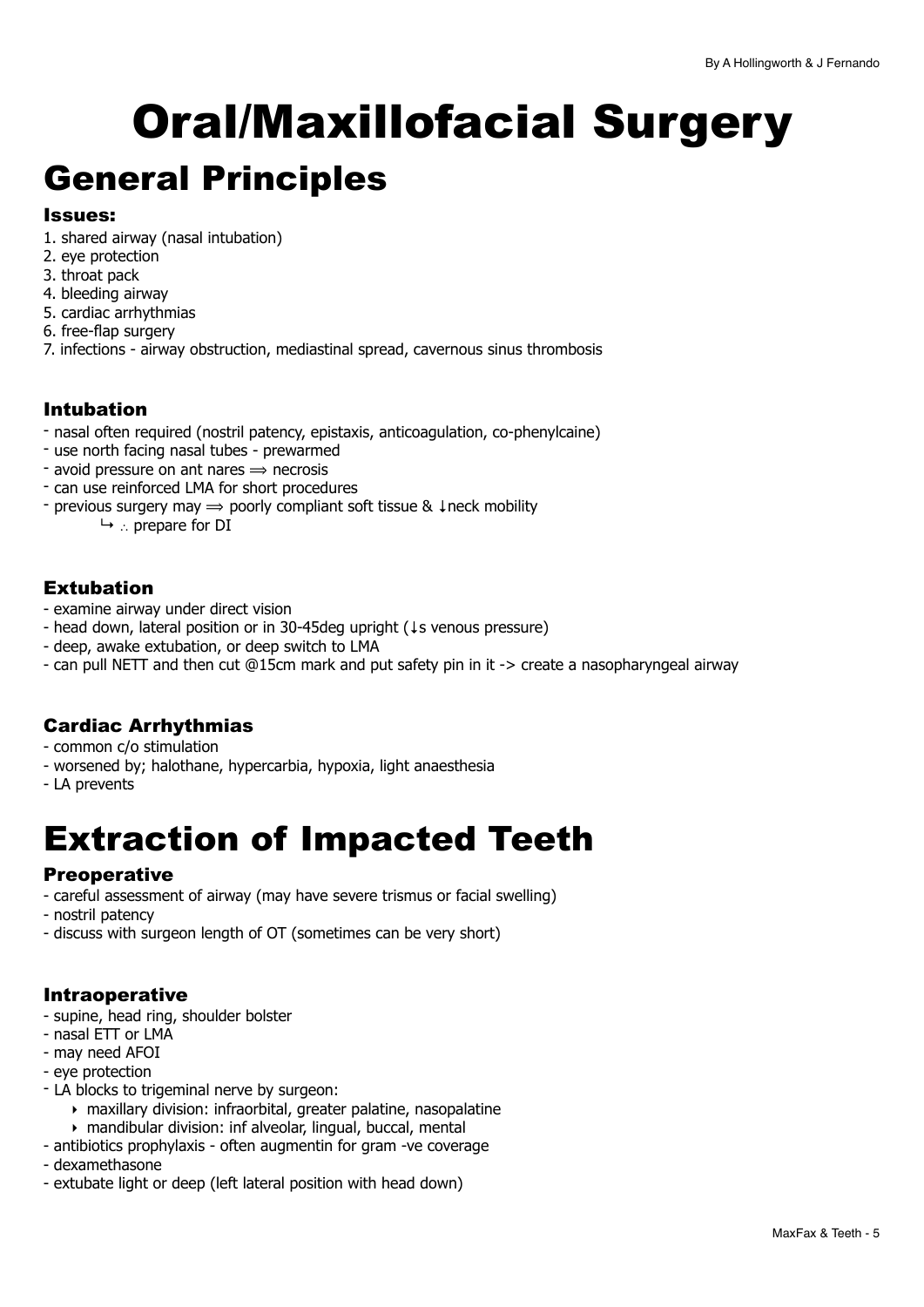#### Postoperative

- simple to opioid analgesia

## <span id="page-5-0"></span>Orbito-Zygomatic Complex Fracture

 $=$  elevation of fractured zygomatic complex  $+/-$  fixation

#### **Preoperative**

- may have limited mouth opening
- discuss with surgeon regarding approach (temporal (most common), intraoral, percutaneous, transantral)
- carefully assess for associated injuries these #'s best fixed 5-7d post acute injury
- careful airway assessment

#### Intraoperative

- ETT PO RAE or flexible LMA
- eye protection
- antibiotics
- extubate in lateral position with  $#$  up
- potential bradycardia as zygoma # lifted (Gillies lift)

 $ightharpoonup$  very stimulating

- extubate
	- ‣ ensure SV
	- ‣ avoid pressure over zygoma with FM

#### Postoperative

- IV opioids
- eye observations watch for retrobulbar haemorrhage  $\Rightarrow$  require emergency return to theatre

### <span id="page-5-1"></span>Mandibular Fracture

= reduction and fixation of a fractured mandible

#### **Preoperative**

- discuss with surgeon approach:
	- $\rightarrow$  closed reduction and indirect fixation -> interdental wires or splints +/- jaws wired together
	- ‣ open reduction and direct skeletal fixation using bone plates
- associated injuries
- thorough airway assessment
- nostril patency
- NETT contraindicated in coagulopathy and CSF leak

#### Intraoperative

- trismus makes intubation look difficult -> tends to relax following induction
- acuity of injury is impt any superimposed infection  $\Rightarrow$  failure of view to improve on relaxation
- bilateral #:
	- ‣ ↑ed ant mandibular displacement
	- ‣ but more difficult BMV
- RSI with nasal intubation usually appropriate
- AFOI may be required if v swollen/infected
- gas induction often difficult c/o pain

#### **Postoperative**

- standard care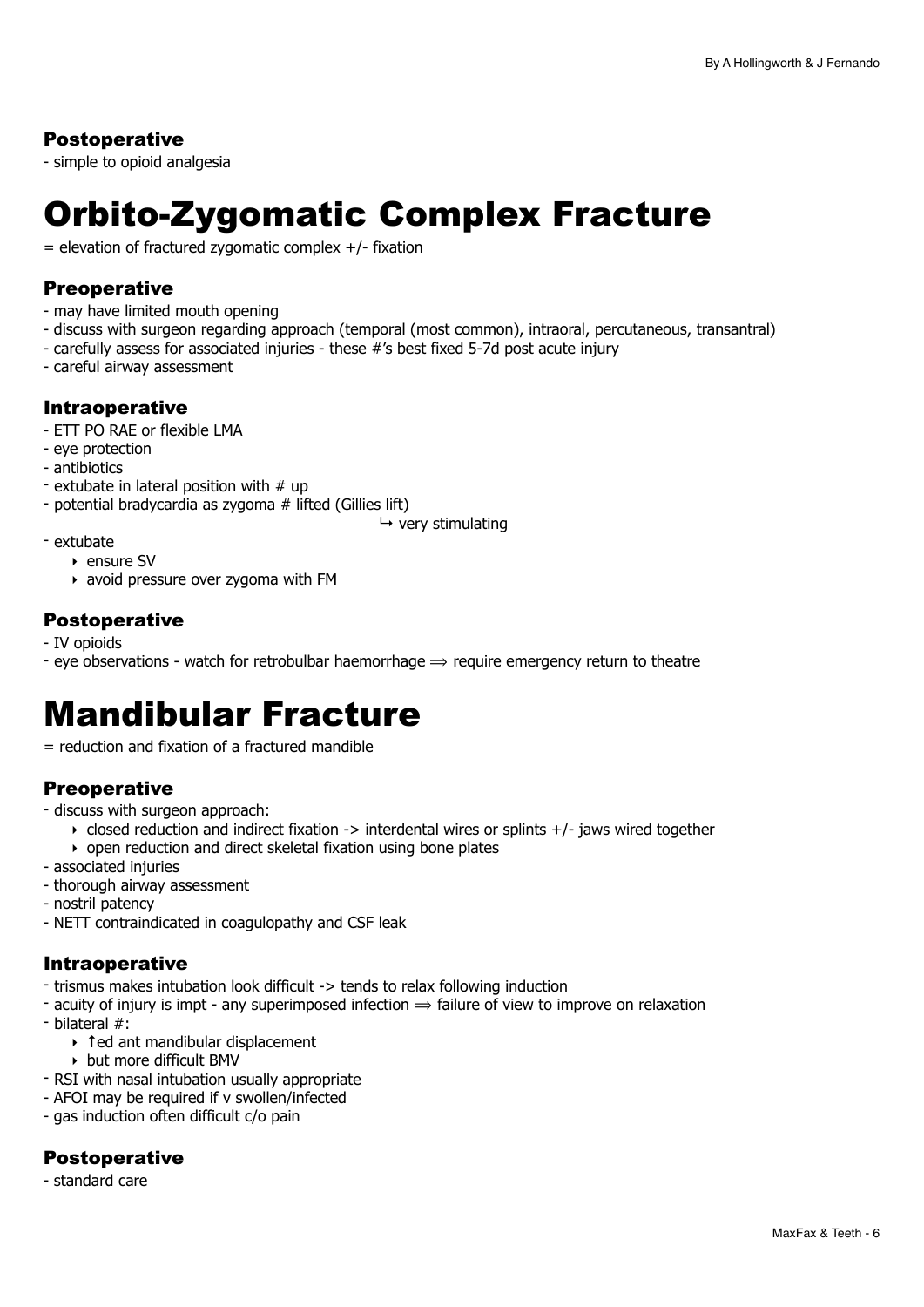## <span id="page-6-0"></span>Maxillary/Mandibular Osteotomy

= realignment of the facial skeleton

#### Preoperative

- may have major craniofacial abnormalities -> careful airway assessment
- x-match blood bleeding can be heavy
- VTE prophylaxis

#### Intraoperative

- supine, head up, head tilt
- airway:
	- ‣ nasal ETT with IPPV
	- ‣ if severe malocclusion than consider AFOI
	- ‣ oral intubation with tube passed out retromolar or through floor of mouth percutaneously
	- ‣ tracheostomy
- risk of damage to ETT during surgery which may need to be replaced
- art line
- TIVA
	- ‣ ↓s bleeding risk & remi allows intraop rapidly titratable analgesia
		- $\mapsto$  has been assoc with higher post op pain scores
	- ‣ ↓ed PONV **vital** to avoid post op
- large doses of LA & adrenaline may be instilled to control pain & bleeding:
	- $\rightarrow$  dental mix of LA & adrenaline = 1:80,000 adrenaline
	- ‣ should give max 300mcg adrenaline/hour
	- ‣ can see tachy & ↑MAP 2nd to adrenaline injections
- eye protection
- induced hypotension see notes in ENT section
- isovolaemic haemodilution = now not performed:
	- ‣ suggested benefit= ↓need for allogenic blood
	- ‣ evidence = no benefit & may have actually showed ↓quality of surgical field
- $-$  IV A/B  $+$  Dex
- hypothermia cares
- PONV cares 7-40% chance of PONV
- extubate once patient fully awake and co-operative (can cut nasal tube to create a N/P airway
- mandibular or maxillary nerve blocks by surgeon

#### Postoperative

- fixation of mandible and maxilla can take place -> if airway obstruction (eg vomiting) occurs this needs to be removed quickly - need wire cutters

- PONV and monitoring for bleeding to prevent airway obstruction
- small doses of IV opioid
- HDU
- humidified O2
- IV or IM medications
- encourage oral intake as soon as possible

## <span id="page-6-1"></span>Facial Trauma

#### Classifications

- # lower ⅓:
	- ‣ ring formed by mandible, TMJ & base of skull
	- $\rightarrow$  # on one side of mandible often create # on another
	- $\rightarrow$  not a problem for airway unless:
		- delayed injury with coninfection
		- gross displacement  $\Rightarrow$  large sublingual haematoma  $\Rightarrow$  similar to Ludwig's angina